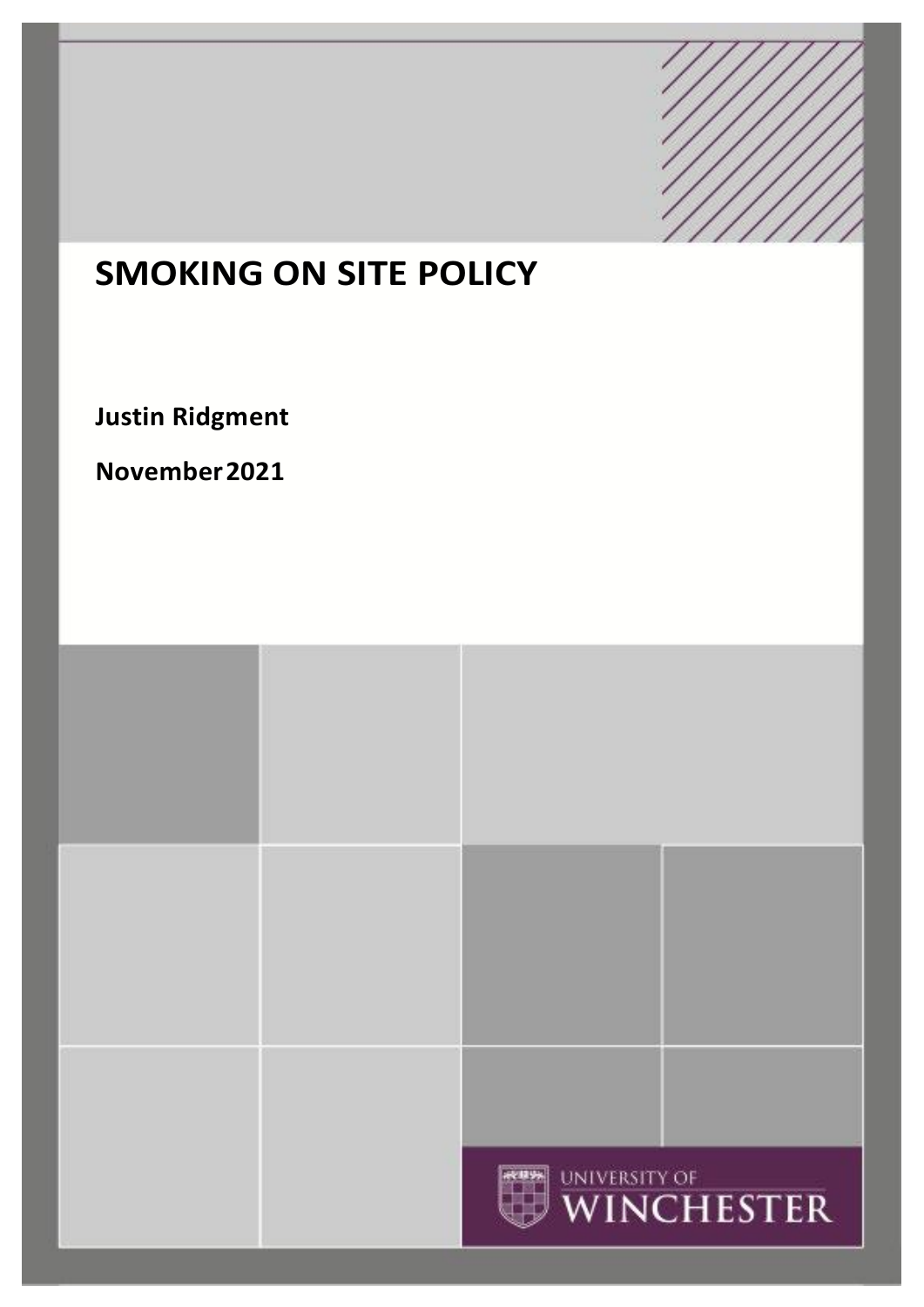| <b>Document Title:</b>                                                           | Smoking on site policy                                      |
|----------------------------------------------------------------------------------|-------------------------------------------------------------|
| <b>Document Author:</b>                                                          | <b>Justin Ridgment</b>                                      |
| <b>Responsible Persons</b><br>and Department:                                    | Justin Ridgment<br><b>Estates &amp; Facilities Services</b> |
| <b>Approving Body:</b>                                                           | University Management Group                                 |
| Date of Approval:                                                                | 29.11.21                                                    |
| <b>Date Effective From:</b>                                                      | 29 November 2021                                            |
| <b>Review Date:</b>                                                              | November 2022                                               |
| Indicate whether the<br>document is for public access<br>or internal access only | <b>Public Access</b>                                        |
|                                                                                  | <b>Internal Access Only</b>                                 |
| Indicate whether the                                                             | <b>Applies to Collaborative Provision</b>                   |
|                                                                                  |                                                             |
| document applies to                                                              |                                                             |
| collaborative provision?<br>(Strikethrough text, as<br>appropriate)              |                                                             |
| <b>Summary:</b>                                                                  |                                                             |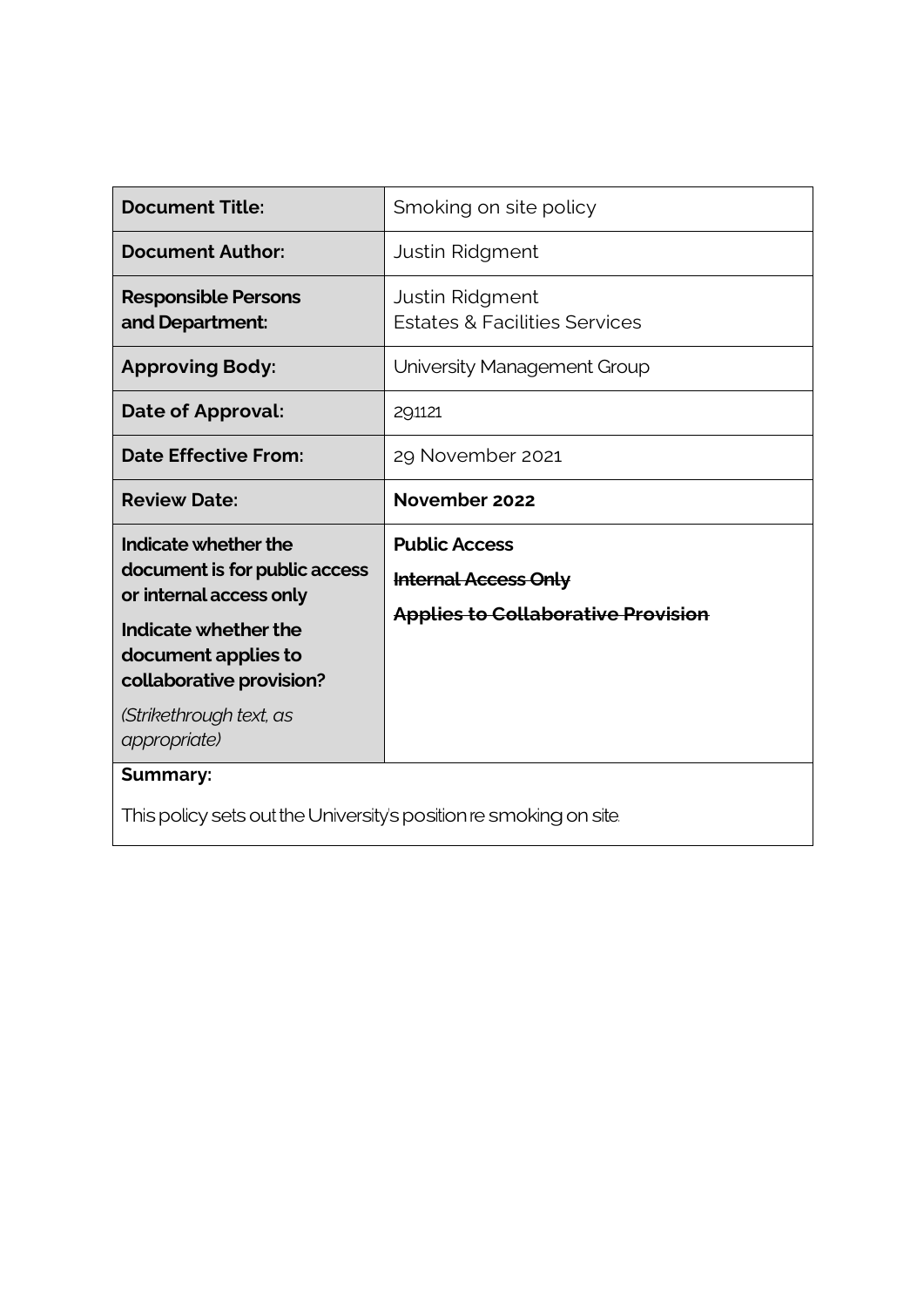## **Purpose**

Thispolicyhasbeendevelopedtoprotectallstaff,students,contractorsandvisitors from exposure to the harmful poisons of second-hand smoke and to ensure compliance with the relevant section of the Health Act 2006.

# **Policy**

In accordance with the Smoke-free (Premises and Enforcement) Regulations 2007, the University of Winchester will ensure that all premises are smoke free and all employees are able to work in a smoke free environment. Smoking is prohibited in all University buildings and in all external areas with the exception of designated smoking areas. This policyincludescompanyvehiclesinwhichsmokingisprohibited. Thispolicyappliesto all staff and students and anyone else on site for whatever purpose.

# Electronic Nicotine Delivery Systems (ENDS **/ E-cigarettes / Vaping)**

Electronic cigarettes and other types of electronic nicotine delivery systems that produce a nicotine vapour into the atmosphere are prohibited in all University buildings and vehicles as they are still considered not completely risk free and to have harmful emissions. The use of electronic cigarettes is therefore also restricted to designated smokingareas

# **Implementation**

All staff, students, contractors, conference delegates and visitors are to adhere to this policy and take responsibility for its implementation to help ensure all University sites are safe from second-hand smoke except for in the expected and agreed locations of designated smoking areas. Everyone is therefore encouraged to politely challenge those that do not adhere to this policy if they feel comfortable to do so. Designated smoking areas will be clearly marked.

The Director of Estates & Facilities Services will ensure that this policy is reviewed annually and made available to all on the University internet, intranet and at University receptions. At the annual review, the Director of Estates & Facilities Services has the authority to change any element of this policy to ensure its effectiveness and the safety of those on University sites.

Designated smoking areas will be marked with the appropriate signage.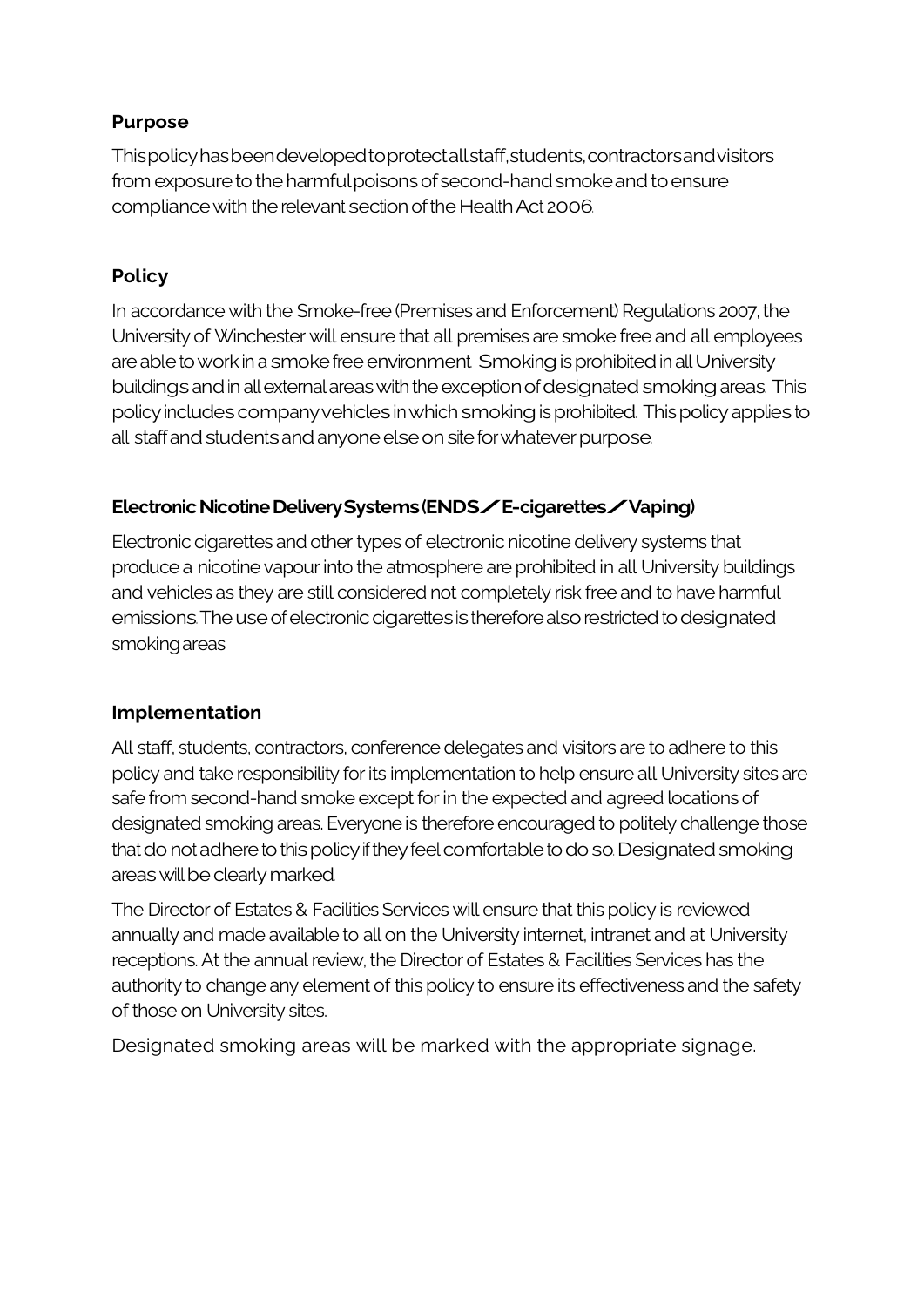## **Exemptions - Performers**

Where the artistic integrity of a performance makes it appropriate for a person who is taking part in that performance to smoke, the part of the University premises in which that person performs will not be required to be smoke free for the performer during the performance. A risk assessment must be submitted to the University Health & Safety and Business Continuity Manager before the performance is held. This exemption does not apply torehearsals.

## **Designated smokingareas**

#### University Halls of Residence

Residents of University halls of residence and their guests are permitted to smoke outside of residential buildings subject to the following restrictions:-

- Smokers must ensure that their smoke is not blown or drawn into any University building and does not inconvenience other people.
- Smoking on balconies within accommodation is specifically prohibited.
- The University reserves the right to restrict smoking to specific areas adjacent to the residences as necessary.

#### King Alfred and Medecroft Quarters

Smoking is permitted at the following

areas:-

- *1.* King Alfred Centre Terrace Level 2*. (Access to this area may be controlled during events as it forms part of the Student Union licenced premises).*
- *2.* West siderearofKKB.
- *3.* NorthsideofStJamesHall
- 4. Adjacent to Medecroft white building.
- 5. Adjacent to Medecroft Annex.
- *6.* Bythewest sideoftheStripe.

#### West Downs Quarter Non-Residential

Areas Smoking is permitted at the following

areas: -

- 1. TotherearoftheUniversityofWinchesterBusinessSchoolnearto the Maintenance block.
- 2. Outside area adjacent to the launderette.

## Winchester Sports Stadium

Smoking is prohibited anywhere on the premises.